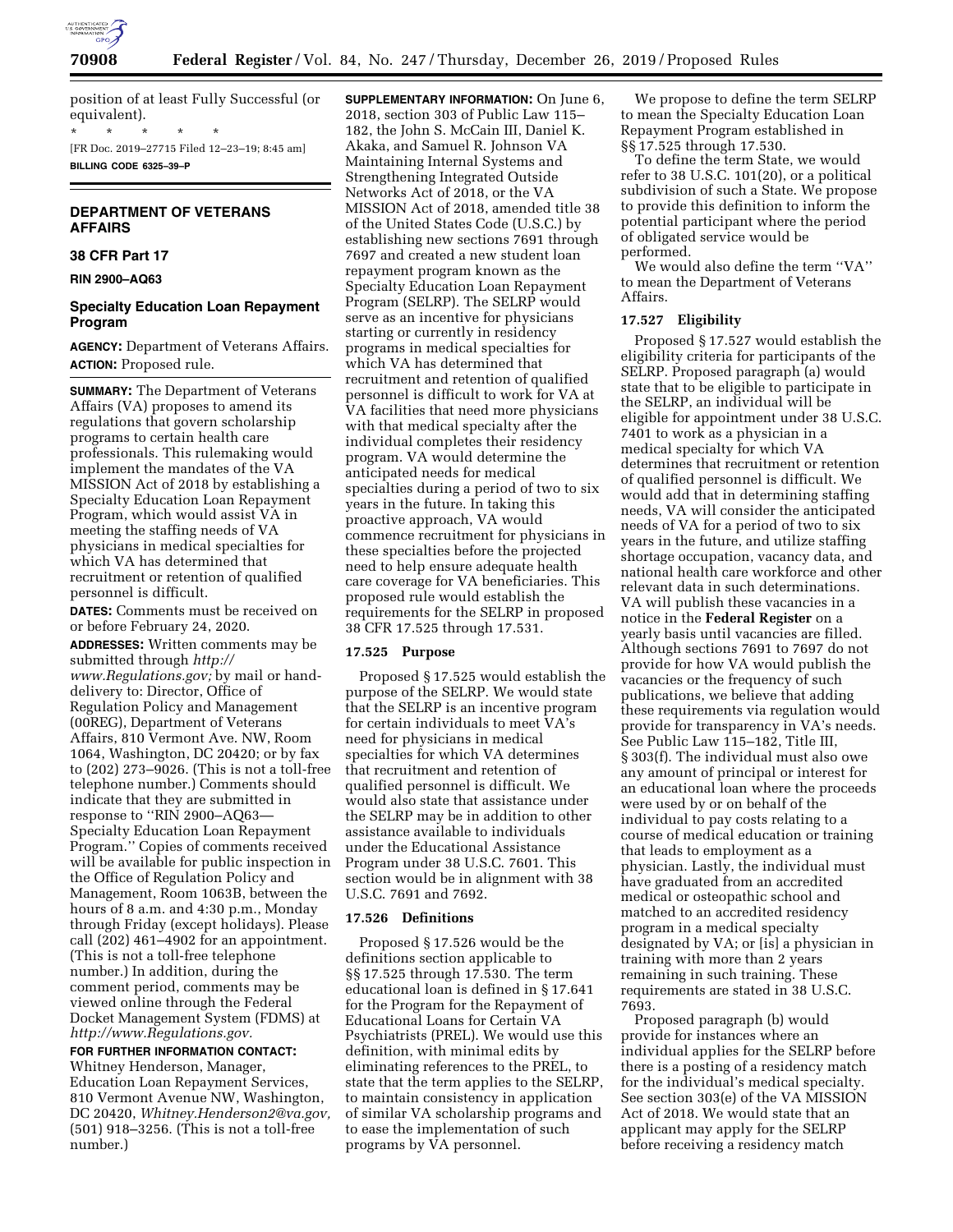during the applicant's senior year of medical or osteopathic school. We would add that Once the applicant is matched with a residency specialty stated in § 17.525 and upon selection of the SELRP, VA must offer the applicant participation in the SELRP no later than 28 days after the applicant is matched with the residency; and VA has published the residency in a Notice in the **Federal Register.** Such notices are published on a yearly basis until vacancies are filled. Although section 7691 does not provide for how VA would publish the residencies or the frequency of such publications, we believe that adding these requirements via regulation would provide for transparency in VA's needs.

Proposed paragraph (c) would state the order of preference for VA to select participants to the SELRP. This order of preference would reflect medically underserved locations where VA has identified a shortage of physicians. We would state that VA would give preference to eligible participants who are, or will be, participating in residency programs in health care facilities that are: Located in rural areas; Operated by Indian tribes, tribal organizations, or the Indian Health Services; or Are affiliated with underserved health care facilities of VA. VA would also give preference to eligible individuals who are veterans. Proposed paragraph (c) would be in alignment with 38 U.S.C. 7693(b).

## **17.528 Application**

Section 303 of the VA MISSION Act of 2018 did not establish an application procedure for the SELRP. To maintain consistency in the application process of similar VA scholarship programs and to ease the implementation such programs by VA personnel, we would mirror proposed § 17.528 to current § 17.643, Application for the Program for Repayment of Educational Loans for Certain VA Psychiatrists (PREL.) Consistent with § 17.643(a), proposed paragraph § 17.528(a) would state that a complete application for the SELRP consists of a completed application form, letters of reference, and personal statement.

Proposed paragraph § 17.528(b) would state what documents qualify as letters of reference. These documents would be those stated in § 17.643(a), however, we would not include as a reference a letter from the Program Director for the specialty in which the applicant is training, as stated in  $\S 17.643(b)(1)$ because an applicant for the SELRP cannot apply during their fellowship. We would state in proposed paragraph (b)(1) that a reference includes one letter

of reference from the Program Director of the core program in which the applicant is training, which indicates that the applicant is in good to excellent standing, or, for individuals who have yet to initiate training, a letter of reference from a facility member or dean. Proposed paragraphs § 17.528(b)(2) and (b)(3) would restate § 17.643(b)(2) and (b)(3) with minor edits to apply to the SELRP. We would state that references include one or more letters of reference from faculty members under which the applicant trained; and one letter of reference from a peer colleague who is familiar with the practice and character of the applicant.

Proposed paragraph § 17.528(c) would state what constitutes as a personal statement for purposes of the SELRP. We would restate § 17.643(c). We would edit current § 17.643(c)(1)(ii) by requesting that the applicant provide their interest in working at a particular medical specialty and underserved area. This would facilitate placement of the individual in an underserved location that holds interest to the applicant and for which VA has a vacancy in the medical specialty. We would not restate current  $\S 17.643(c)(2)(i)$  because the applicant may participate in any program under 38 U.S.C. 7601. We would also make one minor edit in from current  $§ 17.643(c)(2)(ii)$  in proposed paragraph (c)(2)(i) to state that the covered loan must be specific to education that was required, used, and qualified the applicant for appointment as a physician.

### **17.529 Award Procedures**

Proposed § 17.529 would state the award procedures for the SELRP. Proposed paragraph § 17.529(a) would state the repayment amount for the educational loan. We would state in paragraph (a)(1) that VA may pay no more than \$40,000 in educational loan repayment for each year of obligated service for a period not to exceed four years for a total payment of \$160,000.00. The yearly amount may depend on the total amount of the educational loan of the individual. We would add in proposed paragraph (a)(2) that an educational loan repayment may not exceed the actual amount of principal and interest on an educational loan or loans. Proposed paragraph (a) would be in alignment with 38 U.S.C. 7694.

Section 303 of the VA MISSION Act of 2018 did not contain a provision for the payment of the SELRP. To maintain consistency in the application processes for similar VA scholarship programs and to ease the implementation of such programs by VA, we would mirror the

payment provision in § 17.645(b) for the SELRP in proposed paragraph § 17.529(b) with one minor edit. We would change the term depending on the acceptance of conditions to depending on the terms of the agreement to maintain consistency in terminology in the SELRP.

Proposed paragraph § 17.529(c) would provide for a waiver of the maximum amount of repayment of the applicant's educational loans under certain circumstances. We would state that a waiver may be available if VA determines that there is a shortage of qualified employees due to either the location of where the participant will serve the period of obligated service or due to the requirements of the position (medical specialty) that the participant will hold in VA. Proposed § 17.529(c) would include the caveat that the waiver may not exceed the actual amount of the principal and the interest on the participant's loans payable to or for that participant. This proposed paragraph (c) would be in alignment with 38 U.S.C. 7694(c)(2).

# **17.530 Agreement and Obligated Service**

Proposed § 17.530 would contain the requirements in the agreement that an applicant must sign and the terms of obligated services that are required as participants of the SELRP. As a condition of participating in the SELRP, and participant must agree, in writing, to the conditions stated in proposed paragraph (a). These conditions are a restatement of 38 U.S.C. 7696(a). We would state that a participant must obtain a license to practice medicine in a State; Successfully complete postgraduate training leading to eligibility for board certification in a medical specialty; Serve as a full-time clinical practice employee of VA for 12 months for every \$40,000.00 that the participant receives payment for the SELRP, however, the participant must serve for a period of no fewer than 24 months; and Except as provided in paragraph (b) of this section, begin obligated service as a full-time VA employee no later than 60 days after completing residency in the medical specialty described in § 17.527(a)(1).

Section 303 of the VA MISSION Act of 2018 did not provide a provision for when the participant's obligated service would begin. We believe that establishing such provision via regulation would be helpful to the applicant in knowing the expectations of the SELRP up front. We would mirror proposed paragraph § 17.530(b)(1) to § 17.646(a) by stating that a participant's obligated service will begin on the date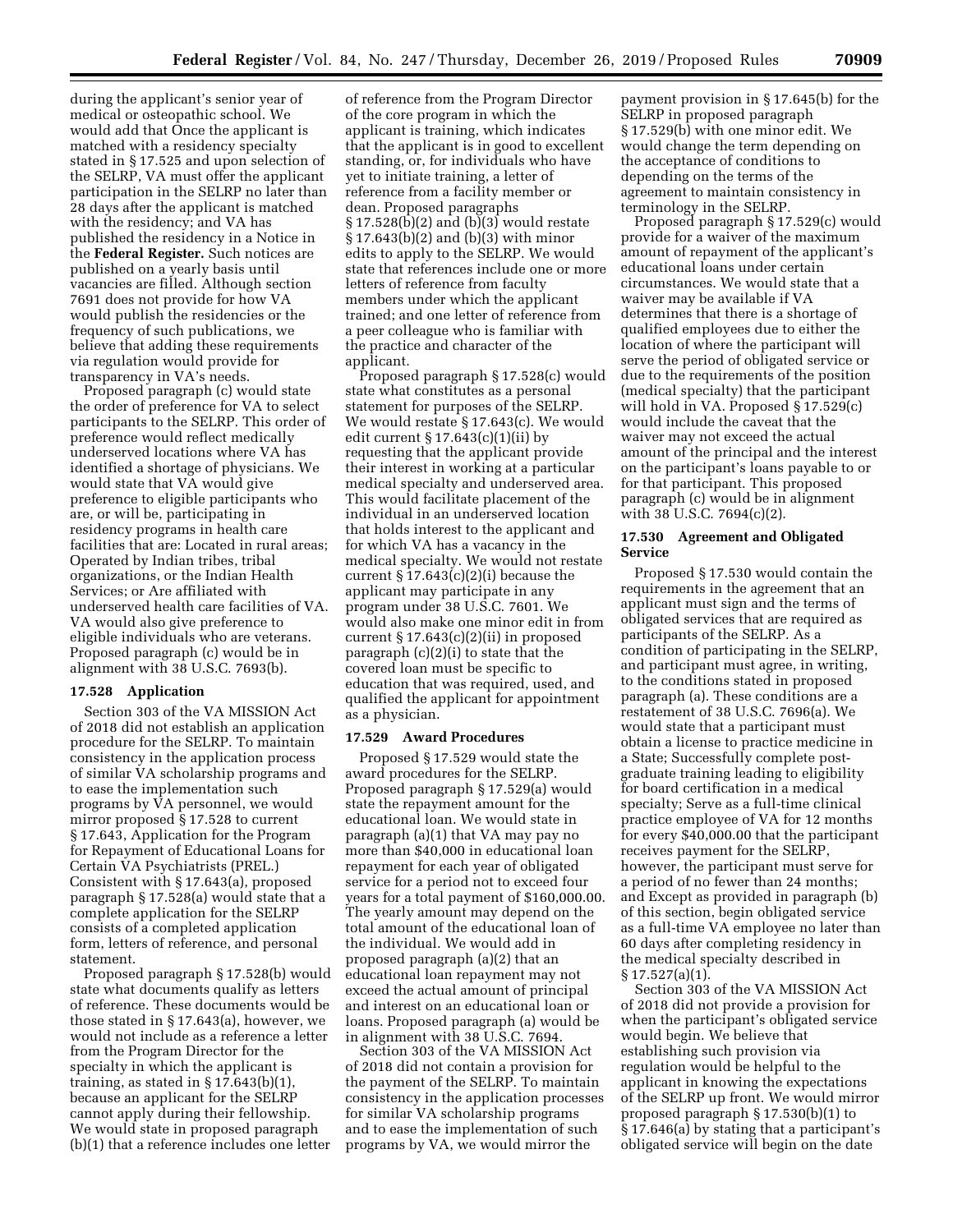on which the participant begins fulltime, permanent employment with VA in the field of medicine in a location determined by VA. Obligated service must be full-time, permanent employment and does not include any period of temporary or contractual employment.

Proposed paragraph (b)(2) would restate 38 U.S.C. 7695 with minor edits. We would state that participants of the SELRP may select from a list of VA medical facilities provided by VA to serve the period of obligated service. In alignment with similar scholarship programs, we would add that VA reserves the right to make final decisions on the location and position of the obligated service. See 38 CFR 17.646(c). VA believes that is necessary to reserve the right to make final decisions on the location to achieve the intent of the VA Mission Act of 2018. VA must be able to have control over where it places the individuals to ensure VA beneficiaries' health care needs are met in locations that are within close proximity of the beneficiaries' residence.

Proposed § 17.530(c) would restate 38 U.S.C. 7696(b) with minor edits for clarity. We would state that if a participant receives an accredited fellowship in a medical specialty other than the medical specialty described in  $\S 17.527(a)(1)$ , the participant may request, in writing, a delayed commencement of the period of obligated service until after the participant completes the fellowship. However, the period of obligated service will begin no later than 60 days after completion of such fellowship in the medical specialty described in § 17.527(a)(1).

# **17.531 Failure To Comply With Terms and Conditions of Agreement**

Proposed § 17.531 would state the consequences for failure to comply with the terms and conditions of the SELRP. This proposed section would mirror 38 U.S.C. 7696(c) with no edits. We would state that a participant of the SELRP who fails to satisfy the period of obligated service will owe the United States government an amount determined by the formula  $A = B \times ((T$  $(-S) + T$ ), where: "A" is the amount the participant owes the United States government; ''B'' is the sum of all payments to or for the participant under the SELRP; ''T'' is the number of months in the period of obligated service of the participant; ''S'' is the number of whole months of such period of obligated service served by the participant. For example, if a participant agrees to a period of obligated service of 24

months, but only served 12 months and agreed to receive an amount of \$80,000 for 24 months of obligated service, the total amount owed would be calculated as follows:  $A = 80,000 \times ((24 - 12) \div$ 24)), total amount owed the Federal Government would be \$40,000.

# **Effect of Rulemaking**

The Code of Federal Regulations, as proposed to be revised by this proposed rulemaking, would represent the exclusive legal authority on this subject. No contrary rules or procedures would be authorized. All VA guidance would be read to conform with this proposed rulemaking if possible or, if not possible, such guidance would be superseded by this rulemaking.

## **Paperwork Reduction Act**

The Paperwork Reduction Act of 1995  $(44$  U.S.C. 3507 $(d)$ ) requires that VA consider the impact of paperwork and other information collection burdens imposed on the public. According to the 1995 amendments to the Paperwork Reduction Act (5 CFR 1320.8(b)(2)(vi)), an agency may not collect or sponsor the collection of information, nor may it impose an information collection requirement unless it displays a currently valid Office of Management and Budget (OMB) control number. This proposed rule includes provisions constituting new collections of information under the Paperwork Reduction Act of 1995 that require approval by the OMB. Accordingly, under 44 U.S.C. 3507(d), VA has submitted a copy of this rulemaking action to OMB for review.

OMB assigns control numbers to collections of information it approves. VA may not conduct or sponsor, and a person is not required to respond to, a collection of information unless it displays a currently valid OMB control number. Proposed § 17.528 contains a collection of information under the Paperwork Reduction Act of 1995. If OMB does not approve the collection of information as requested, VA will immediately remove the provision containing a collection of information or take such other action as is directed by OMB.

Comments on the collection of information contained in this proposed rule should be submitted to the Office of Management and Budget, Attention: Desk Officer for the Department of Veterans Affairs, Office of Information and Regulatory Affairs, Washington, DC 20503, with copies sent by mail or hand delivery to the Director, Office of Regulation Policy and Management (00REG), Department of Veterans Affairs, 810 Vermont Avenue NW,

Room 1064, Washington, DC 20420; fax to (202) 273–9026; or through *[www.Regulations.gov.](http://www.Regulations.gov)* Comments should indicate that they are submitted in response to ''RIN 2900–AQ63— Specialty Education Loan Repayment Program.''

OMB is required to make a decision concerning the collections of information contained in this proposed rule between 30 and 60 days after publication of this document in the **Federal Register.** Therefore, a comment to OMB is best assured of having its full effect if OMB receives it within 30 days of publication. This does not affect the deadline for the public to comment on the proposed rule.

VA considers comments by the public on proposed collections of information in—

• Evaluating whether the proposed collections of information are necessary for the proper performance of the functions of VA, including whether the information will have practical utility;

• Evaluating the accuracy of VA's estimate of the burden of the proposed collections of information, including the validity of the methodology and assumptions used;

• Enhancing the quality, usefulness, and clarity of the information to be collected; and

• Minimizing the burden of the collections of information on those who are to respond, including through the use of appropriate automated, electronic, mechanical, or other technological collection techniques or other forms of information technology, *e.g.,* permitting electronic submission of responses.

The collections of information contained in § 17.528 are described immediately following this paragraph, under their respective titles. For the new proposed collection of information below, VA used general wage data from the Bureau of Labor Statistics (BLS) to estimate the respondents' costs associated with completing the information collection. According to the latest available BLS data, the mean hourly wage of full-time wage and salary workers was \$101.63 based on the BLS wage code—''29–1069 All Occupations.'' This information was taken from the following website: *[https://www.bls.gov/oes/current/oes](https://www.bls.gov/oes/current/oes_nat.htm)*\_ *[nat.htm](https://www.bls.gov/oes/current/oes_nat.htm)* (March 2019).

*Title:* Specialty Education Loan Repayment Program.

*OMB Control No.:* 2900–xxxx (new). CFR provision: 38 CFR 17. 528.

*Summary of collection of information:*  The information required determines the eligibility or suitability of an applicant desiring to participate in the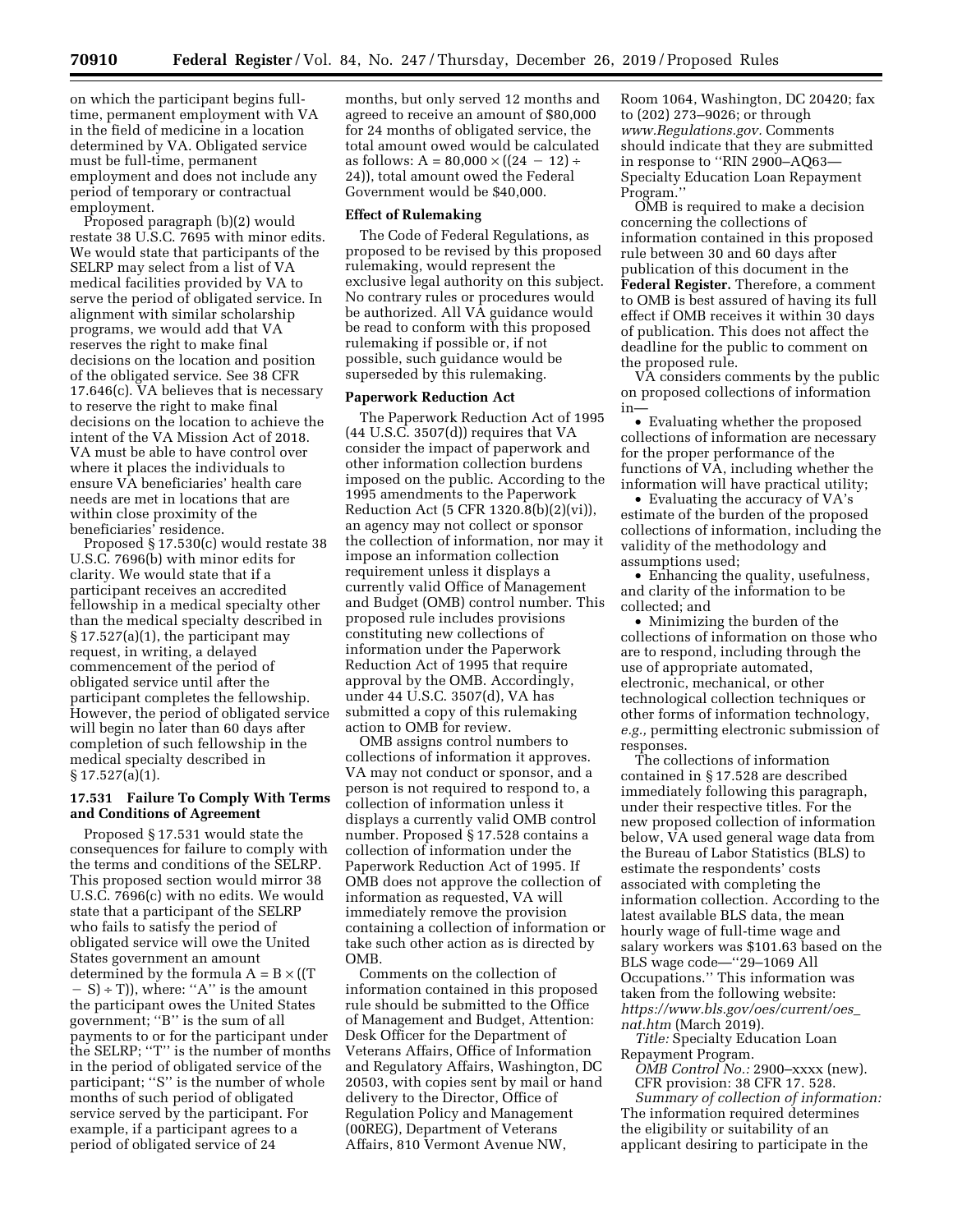SELRP under the provisions of 38 U.S.C. 7691 through 7697. The purpose of the SELRP would be to repay educational loans to individuals who pursued a program of study leading to a degree in medicine and who are seeking employment in VA. VA considers this program as a hiring incentive to meet the staffing needs for physicians in medical specialties for which VA determines that recruitment and retention of qualified personnel is difficult.

*Description of the need for information and proposed use of information:* The information is needed to apply for the SELRP. VA will use this information to select qualified candidates to participate in this program.

*Description of likely respondents:*  Potential participants of the SELRP.

*Estimated number of respondents per month/year:* 200 per year.

*Estimated frequency of responses per month/year:* 1 time per year.

*Estimated average burden per response:* 90 minutes.

*Estimated total annual reporting and recordkeeping burden:* 80 hours.

*Estimated cost to respondents per year:* VA estimates the total cost to all respondents to be \$8,130 per year. Legally, respondents may not pay a person or business for assistance in completing the information collection. Therefore, there are no expected overhead costs for completing the information collection.

# **Regulatory Flexibility Act**

The Secretary hereby certifies that this proposed rule would not have a significant economic impact on a substantial number of small entities as they are defined in the Regulatory Flexibility Act, 5 U.S.C. 601–612. The provisions associated with this rulemaking are not processed by any other entities outside of VA. Therefore, pursuant to 5 U.S.C. 605(b), this rulemaking would be exempt from the initial and final regulatory flexibility analysis requirements of 5 U.S.C. 603 and 604.

# **Executive Orders 12866, 13563 and 13771**

Executive Orders 12866 and 13563 direct agencies to assess the costs and benefits of available regulatory alternatives and, when regulation is necessary, to select regulatory approaches that maximize net benefits (including potential economic, environmental, public health and safety effects, and other advantages; distributive impacts; and equity). Executive Order 13563 (Improving

Regulation and Regulatory Review) emphasizes the importance of quantifying both costs and benefits, reducing costs, harmonizing rules, and promoting flexibility.

The Office of Management and Budget has designated this rule is not a significant regulatory action under Executive Order 12866. VA's impact analysis can be found as a supporting document at *[http://](http://www.regulations.gov) [www.regulations.gov,](http://www.regulations.gov)* usually within 48 hours after the rulemaking document is published. Additionally, a copy of the rulemaking and its impact analysis are available on VA's website at *[http://](http://www.va.gov/orpm) [www.va.gov/orpm](http://www.va.gov/orpm)* by following the link for VA Regulations Published from FY

This proposed rule is not expected to be an E.O. 13771 regulatory action because this proposed rule is not significant under E.O. 12866.

## **Unfunded Mandates**

2004 through FYTD.

The Unfunded Mandates Reform Act of 1995 requires, at 2 U.S.C. 1532, that agencies prepare an assessment of anticipated costs and benefits before issuing any rule that may result in the expenditure by State, local, and tribal governments, in the aggregate, or by the private sector, of \$100 million or more (adjusted annually for inflation) in any one year. This proposed rule would have no such effect on State, local, and tribal governments, or on the private sector.

# **Catalog of Federal Domestic Assistance**

There are no Catalog of Federal Domestic Assistance numbers and titles for this rule.

# **List of Subjects in 38 CFR Part 17**

Administrative practice and procedure, Health care, Health facilities, Health professions, Health records, Medical and dental schools, Scholarships and fellowships, Veterans.

## **Signing Authority**

The Secretary of Veterans Affairs, or designee, approved this document and authorized the undersigned to sign and submit the document to the Office of the Federal Register for publication electronically as an official document of the Department of Veterans Affairs. Pamela Powers, Chief of Staff, Department of Veterans Affairs,

approved this document on November 5, 2019, for publication.

## **Consuela Benjamin,**

*Regulation Development Coordinator, Office of Regulation Policy & Management, Office of the Secretary, Department of Veterans Affairs.* 

For the reasons set forth in the preamble, we propose to amend 38 CFR part 17 as follows:

# **PART 17—MEDICAL**

■ 1. The authority citation for part 17 is amended to read as follows:

**Authority:** 38 U.S.C. 501, and as noted in specific sections.  $*$  \*

Sections 17.525 through 17.531 are also issued under 38 U.S.C. 7691 through 7697.

\* \* \* \* \* ■ 2. Adding an undesignated center heading immediately following § 17.511 and new §§ 17.525 through 17.531 to read as follows.

## **Specialty Education Loan Repayment Program**

- 17.525 Purpose.
- 17.526 Definitions.<br>17.527 Eligibility.
- 17.527 Eligibility.<br>17.528 Applicatio
- Application.
- 17.529 Award procedures.<br>17.530 Agreement and obl
- 17.530 Agreement and obligated service.<br>17.531 Failure to comply with terms and
- Failure to comply with terms and conditions of agreement.

## **§ 17.525 Purpose.**

The purpose of §§ 17.525 through 17.531 is to establish the Specialty Education Loan Repayment Program (SELRP). The SELRP an incentive program for certain individuals to meet VA's need for physicians in medical specialties for which VA determines that recruitment and retention of qualified personnel is difficult. Assistance under the SELRP may be in addition to other assistance available to individuals under the Educational Assistance Program under 38 U.S.C. 7601.

# **§ 17.526 Definitions.**

The following definitions apply to §§ 17.525 through 17.530.

*Educational loan* means a loan, government or commercial, made for educational purposes by institutions that are subject to examination and supervision in their capacity as lending institutions by an agency of the United States or of the state in which the lender has its principal place of business. Loans must be for the actual costs paid for tuition, and other reasonable educational expenses such as living expenses, fees, books, supplies, educational equipment and materials, and laboratory expenses. Loans must be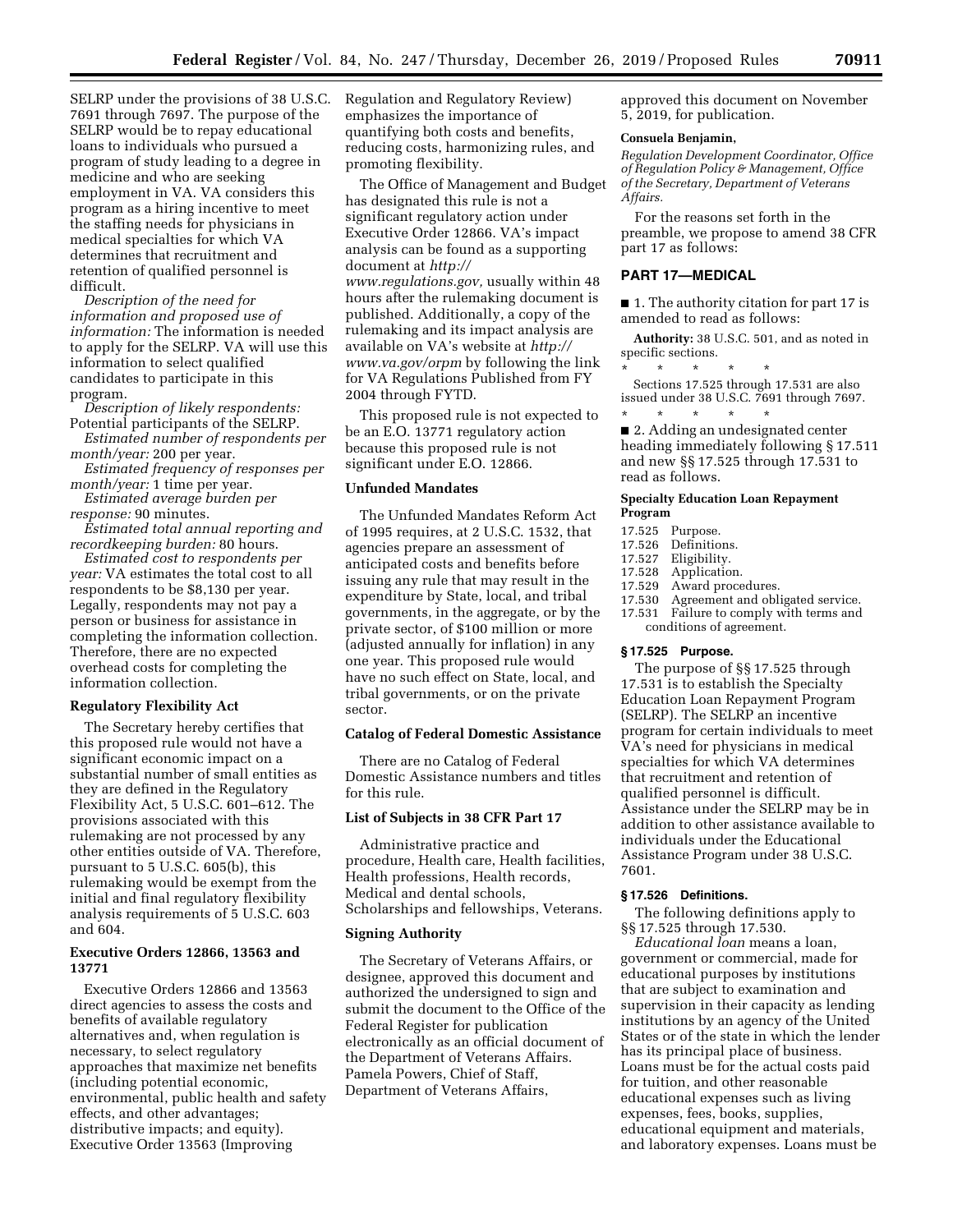obtained from a government entity, a private financial institution, a school, or any other authorized entity stated in this definition. The following loans do not qualify for the SELRP:

(1) Loans obtained from family members, relatives, or friends;

(2) Loans made prior to, or after, the individual's qualifying education;

(3) Any portion of a consolidated loan that is not specifically identified with the education and purposes for which the SELRP may be authorized, such as home or auto loans merged with educational loans;

(4) Loans for which an individual incurred a service obligation for repayment or agreed to service for future cancellation;

(5) Credit card debt;

(6) Parent Plus Loans;

(7) Loans that have been paid in full; (8) Loans that are in default,

delinquent, not in a current payment status, or have been assumed by a collection agency;

(9) Loans not obtained from a bank, credit union, savings and loan association, not-for-profit organization, insurance company, school, and other financial or credit institution which is subject to examination and supervision in its capacity as a lending institution by an agency of the United States or of the state in which the lender has its principal place of business;

(10) Loans for which supporting documentation is not available;

(11) Loans that have been consolidated with loans of other individuals, such as spouses, children, friends, or other family member; or

(12) Home equity loans or other noneducational loans.

*SELRP* means the Specialty Education Loan Repayment Program established in §§ 17.525 through 17.530.

*State* means a State as defined in 38 U.S.C. 101(20), or a political subdivision of such a State.

*VA* means the Department of Veterans Affairs.

## **§ 17.527 Eligibility.**

(a) *General.* An individual must meet the following requirements to be eligible to participate in the SELRP.

(1) Will be eligible for appointment under 38 U.S.C. 7401 to work as a physician in a medical specialty for which VA determines that recruitment or retention of qualified personnel is difficult. In determining staffing needs, VA will consider the anticipated needs of VA for a period of two to six years in the future. VA will publish these vacancies in a notice in the **Federal Register** on a yearly basis until vacancies are filled.

(2) Owes any amount of principal or interest for an educational loan where the proceeds were used by or on behalf of the individual to pay costs relating to a course of medical education or training that leads to employment as a physician and;

(3) Is:

(i) Recently graduated from an accredited medical or osteopathic school and matched to an accredited residency program in a medical specialty designated by VA; or

(ii) A physician in training with more than 2 years remaining in such training.

(b) *Applicants without a residency match.* An applicant may apply for the SELRP before receiving a residency match during the applicant's senior year of medical or osteopathic school. Once the applicant is matched with a residency specialty stated in § 17.525 and upon selection of the SELRP, VA must offer the applicant participation in the SELRP no later than 28 days after

(1) The applicant is matched with the residency; and

(2) VA has published the residency in a Notice in the **Federal Register**. Such notices are published on a yearly basis until vacancies are filled.

(c) *Preferences.* VA will give preference to eligible participants who:

(1) Are, or will be, participating in residency programs in health care facilities that are:

(i) Located in rural areas;

(ii) Operated by Indian tribes, tribal organizations, or the Indian Health Services; or

(iii) Are affiliated with underserved health care facilities of VA. (2) Veterans.

## **§ 17.528 Application.**

(a) *General.* A complete application for the SELRP consists of a completed application form, letters of reference, and personal statement.

(b) *References.* The applicant must provide the following letters of reference and sign a release of information form for VA to contact such references. The letters of reference should include the following:

(1) One letter of reference from the Program Director of the core program in which the applicant is training, which indicates that the applicant is in good to excellent standing, or, for individuals who have yet to initiate training, a letter of reference from a faculty member or dean;

(2) One or more letters of reference from faculty members under which the applicant trained; and

(3) One letter of reference from a peer colleague who is familiar with the practice and character of the applicant.

(c) *Personal statement.* The personal statement must include the following documentation:

(1) A cover letter that provides the following information:

(i) Why the applicant is interested in VA employment;

(ii) The applicant's interest in working at a particular medical specialty and underserved area;

(iii) Likely career goals, including career goals in VA; and

(iv) A brief summary of past employment or training and accomplishments, including any particular clinical areas of interest (*e.g.,*  substance abuse).

(2) The following information must be provided on a VA form or online collection system and is subject to VA verification:

(i) A summary of the applicant's educational debt, which includes the total debt amount and when the debt was acquired. The health professional debt covered the loan must be specific to education that was required, used, and qualified the applicant for appointment as a physician.

(ii) The name of the lending agency that provided the educational loan. (3) A full curriculum vitae.

(The Office of Management and Budget has approved the information collection requirements in this section under control number XXXX–XXXX.)

# **§ 17.529 Award procedures.**

(a) *Repayment amount.* (1) VA may pay no more than \$40,000 in educational loan repayment for each year of obligated service for a period not to exceed four years for a total payment of \$160,000.00.

(2) An educational loan repayment may not exceed the actual amount of principal and interest on an educational loan or loans.

(b) *Payment.* VA will pay the participant, or the lending institution on behalf of the participant, directly for the principal and interest on the participant's educational loans. Payments will be made monthly or annually for each applicable service period, depending on the terms of the agreement. Participants must provide VA documentation that shows the amounts that were credited or posted by the lending institution to a participant's educational loan during an obligated service period. VA will issue payments after the participant commences the period of obligated service. Payments are exempt from Federal taxation.

(c) *Waiver of maximum amount of payment.* VA may waive the limitations under paragraph (a)(1) of this section to participants of the SELRP if VA